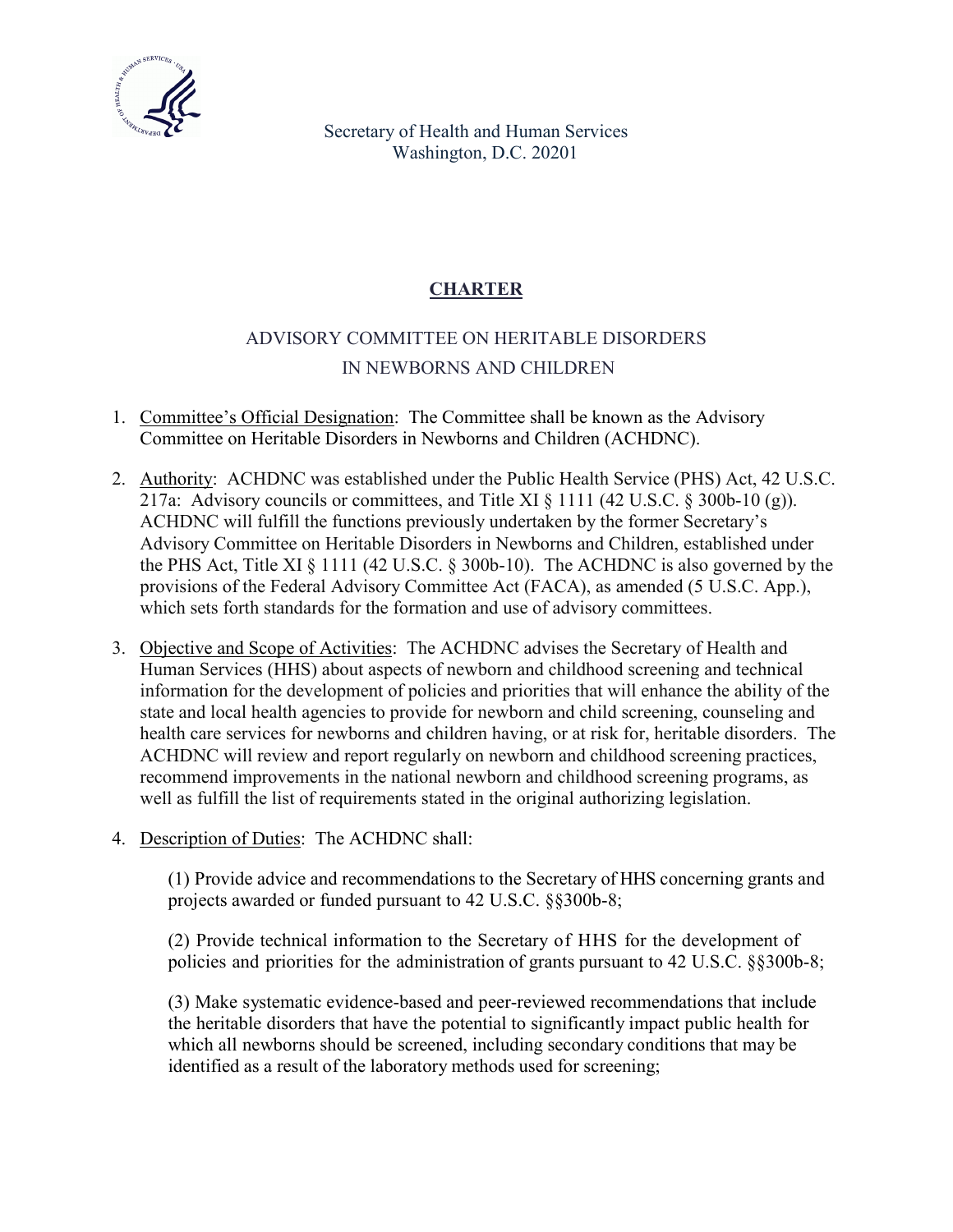(4) Provide technical assistance, as appropriate, to individuals and organizations regarding the submission of nominations to the uniform screening panel, including prior to the submission of such nominations;

(5) Take appropriate steps, at its discretion, to prepare for the review of nominations prior to their submission, including for conditions for which a screening method has been validated but other nomination criteria are not yet met, in order to facilitate timely action by the Advisory Committee once such submission has been received by the Committee;

(6) Develop a model decision-matrix for newborn screening expansion, including an evaluation of the potential public health impact, including the cost of such expansion, and periodically update the recommended uniform screening panel, as appropriate, based on such decision-matrix;

(7) Consider ways to ensure that all states attain the capacity to screen for the conditions described in paragraph (3), and include in such consideration the results of grant funding pursuant to 42 U.S.C. §300b-8; and

(8) Provide such recommendations, advice, or information as may be necessary to enhance, expand, or improve the ability of the Secretary to reduce the mortality or morbidity from heritable disorders.

As part of its general duties, the ACHDNC will approve by-laws.

- 5. Agency or Official to Whom the Committee Reports: The ACHDNC provides advice and recommendations to the Secretary.
- 6. Support: Management and support service are provided by the Maternal and Child Health Bureau, Health Resources and Services Administration (HRSA).
- 7. Estimated Annual Operating Costs and Staff Years: The estimated annual operating cost for the ACHDNC, including compensation and travel expenses for members but excluding staff support, is \$142,081. The estimated annual person year(s) of staff support required is 1.8 FTE, at an annual cost of \$283,343. The estimated annual costs for future fiscal years are subject to the availability of appropriations.
- 8. Designated Federal Official: A full-time or permanent part-time federal employee, appointed in accordance with Agency procedure, will serve as the Designated Federal Official (DFO) (or designee) and ensure that all procedures are within applicable statutory, regulatory, and HHS General Administration Manual directives. The DFO (or designee) approves and prepares all meeting agendas, calls all Advisory Committee or subcommittee meetings, attends all Advisory Committee and subcommittee meetings, adjourns any meeting when the DFO (or designee) determines adjournment to be in the public interest, and chairs meetings when directed to do so by the Secretary.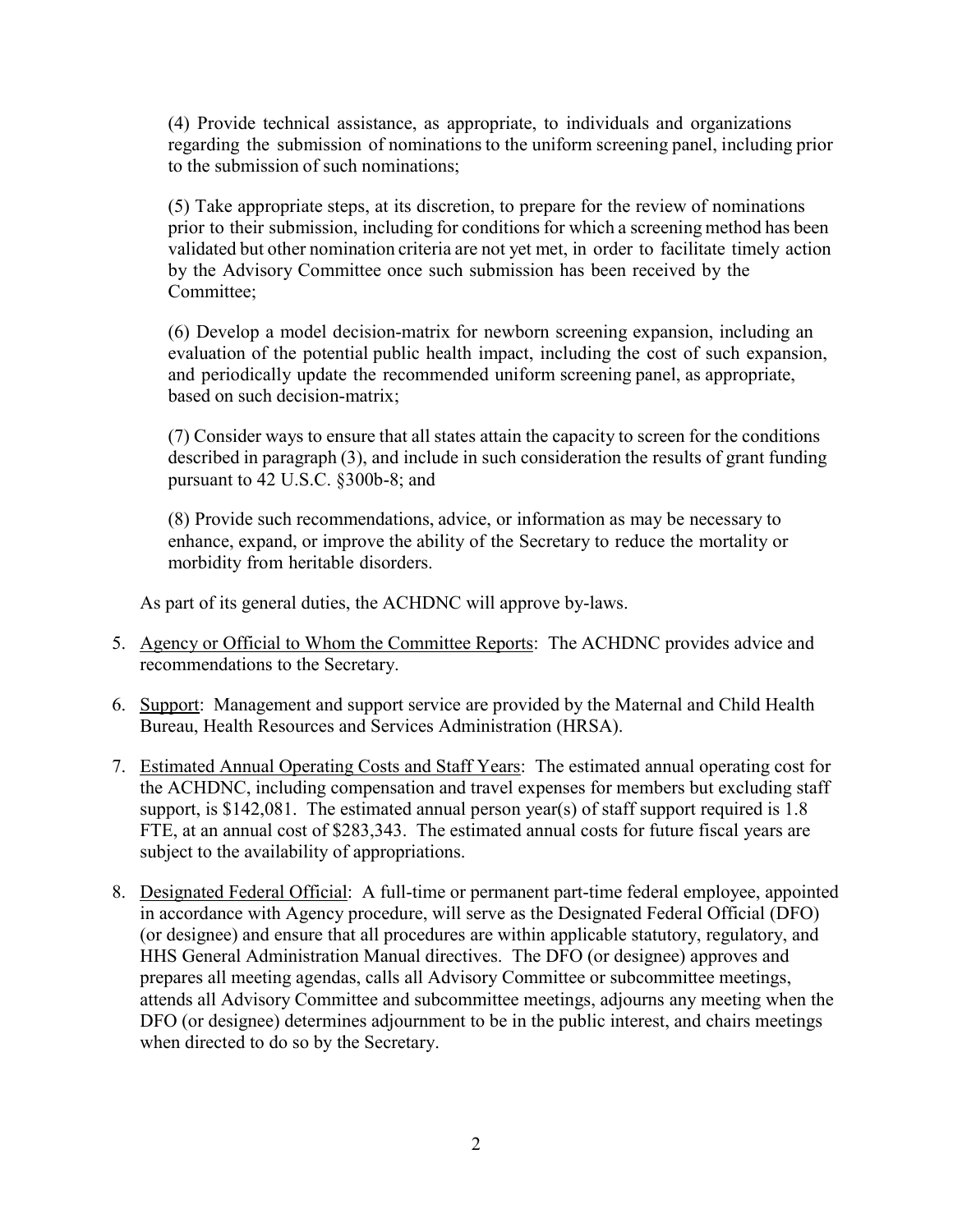- 9. Estimated Number and Frequency of Meetings: The ACHDNC shall meet approximately four times per year as deemed necessary by the DFO (or designee), in consultation with the Committee Chair. Meetings shall be open to the public except as determined otherwise by the Secretary or designee in accordance with the Government in the Sunshine Act (5 U.S.C. 552b(c)) and the FACA, as amended (5 U.S.C. App.). Notice of all meetings shall be given to the public. Meetings shall be conducted, and records of the proceedings kept, as required by applicable laws and departmental regulations.
- 10. Duration: Continuing.
- 11. Termination: Unless renewed by appropriate action prior to its expiration, the ACHDNC will terminate two years from the date the charter is filed.
- 12. Membership and Designation: The ACHDNC consists of 15 members appointed by the Secretary for a term not to exceed 2 years and shall include:
	- (1) Medical, technical, public health, or scientific professionals with special expertise in the field of heritable disorders or in providing screening, counseling, testing, or specialty services for newborns and children at risk for heritable disorders;
	- (2) Experts in ethics and heritable disorders who have worked and published material in the area of newborn screening;
	- (3) Members from the public sector having special expertise about or concern with heritable disorders; and
	- (4) Representatives from such federal agencies, public health constituencies, and medical professional societies (as determined to be necessary by the Secretary of HHS) to fulfill the duties of the Committee.

In addition, the ACHDNC will have the following ex-officio members or their designees from these agencies:

- (1) Administrator of HRSA;
- (2) Director of the Centers for Disease Control and Prevention;
- (3) Director of the National Institutes of Health;
- (4) Director of the Agency for Healthcare Research and Quality; and
- (5) Commissioner of the Food and Drug Administration.
- 13. Subcommittees of the ACHDNC: Standing and ad hoc subcommittees, composed of members of the parent committee, may be established with the approval of the Secretary or designee to perform specific functions within the ACHDNC's jurisdiction. Subcommittees must report back to the parent Advisory Committee and do not provide advice or work products directly to the Department or HRSA. The Department's Committee Management Officer will be notified upon the establishment of each subcommittee and will be provided information on the subcommittee's name, membership, function, and estimated frequency of meetings.